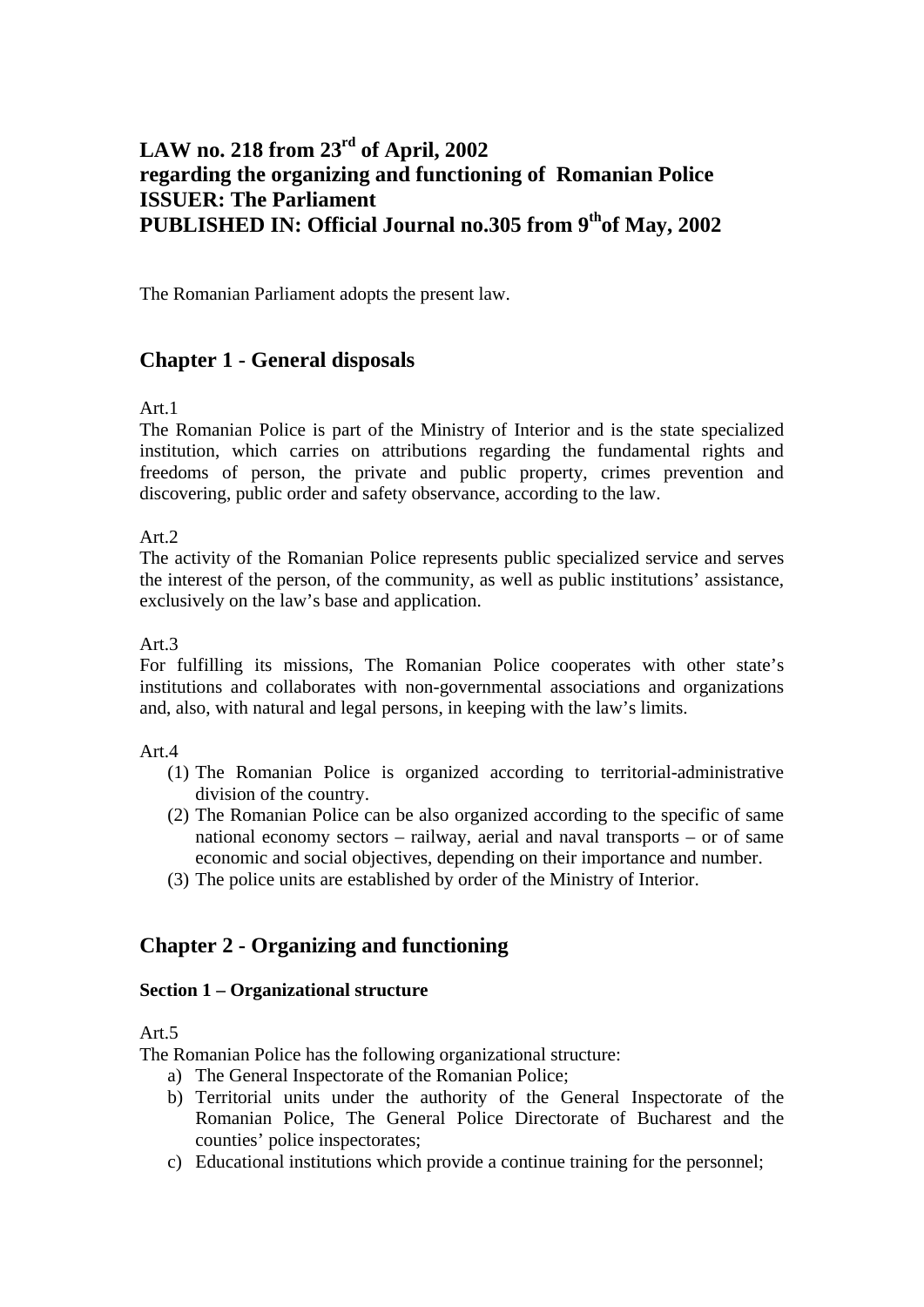d) Other units indispensable for the achievement of police specific attributions, established by law.

## Art.6.

the National Police Staff Corps<sup>\*</sup> carries on its activity within the Romanian Police, , a legal person of public law, whose attributions are established by the law regarding the police officer status.

## Art.7

The General Inspectorate of the Romanian Police is the central unit of Police, having legal personality and general territorial competence, which conducts, guides and controls the activity of the subordinated police units, carries on inquiry and investigation activities of the crimes with a high degree of danger, related to organized crime, financial-economic and bank crimeinality, or to other crimes which make the object of prosecution causes which are under the Prosecutor's supervision of the Supreme Court of Justice, as well as, any other attributions which are, accordingly to the law, in its competence.

### Art.8

- (1) The General Inspectorate of the Romanian Police is managed by a general inspector appointed by a Prime-Minister decision, based on the proposal of the Minister of Interior, after consulting the National Police Staff Corps.
- (2) The general inspector is helped by deputies appointed by the Minister of Interior, at his proposals, after consulting The National Police Staff Corps.

### Art.9

- (1) Within the General Inspectorate of the Romanian Police, carries on its activity the Superior Council, hereinafter called Council, comprising the General Inspector of the General Inspectorate of the Romanian Police, his deputies, the heads of the general directorates and of General Inspectorate of the Romanian Police's directorates, 5 territorial police unit's heads, appointed each year by turns, the President of National Police Staff Corps and the "Alexandru Ioan Cuza" Police Academy Rector.
- (2) The Council call a meeting once in each semester or, each time is necessary, being chaired by the General Inspector of the General Inspectorate of the Romanian Police. The Council analyzes and decides the Romanian police activities in concordance with the Strategy of the Ministry of Interior. The decisions are taken with, at least, 2/3 votes of its members' number. The Council's decisions are being applied by concern of the General Inspector of the General Inspectorate of the Romanian Police's.
- (3) The Council's members' nominal appointment and its functioning are established by General Inspector of the General Inspectorate of the Romanian Police's decision.

### Art.10

1

For applying the law, the General Inspector of the General Inspectorate of the Romanian Police issues binding dispositions for the subordinated personnel, after consulting the National Police Staff Corps and the Council.

<span id="page-1-0"></span><sup>∗</sup> Hereinafter the term police staff shall have the meaning both police officer and police agent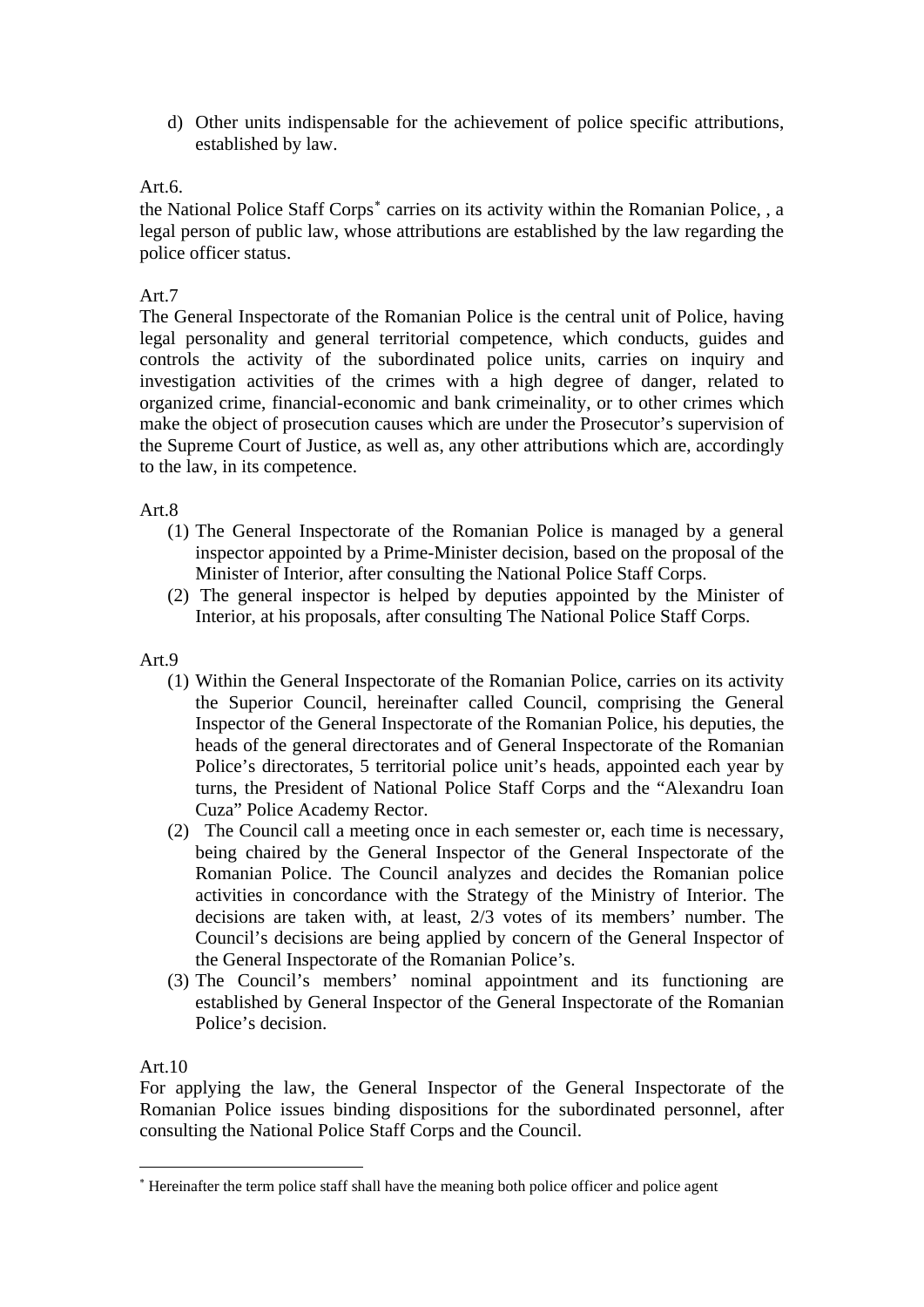### Art.11.

General Inspectorate of the Romanian Police has in its organizational structure general directories, directories, offices and services, established by Minister of Interior's order, respecting the financial limits.

## **Section 2 – Territorial units subordinated to the General Inspectorate of the Romanian Police.**

Art.12

- (1) The General Police Directorate of Bucharest shall be organized and function, in Bucharest as a unit with legal personality, headed by the General Director helped by deputies.
- (2) Inside the counties are organized and function, as units with legal personality, police inspectorates headed by a chief-inspector helped by deputies.
- (3) The General Director of the Bucharest General Police Directory and the chiefinspectors of the counties police inspectorates are appointed and dismissed through Minister of Interior's order, at the proposal of the General Inspector of the General Inspectorate of the Romanian Police, after consulting the National Police Staff Corps and the Prefect's advisory opinion.

### Art 13.

- (1) Within the General Director of the Bucharest General Police Directorate is organized and function sectorial police units, accordingly to the territorialadministrative division.
- (2) In each sector are organized and function police stations. Their no. is settled by Minister of Interior's order, depending on the territory area, the population no., the no. and the importance of the economic, social and political objectives.

### Art.14

- (1) Within municipalities and cities function municipal and city police, and police stations within the communes.
- (2) Within municipals can be established police stations and within the communes with spread villages can be settled police offices, accordingly to the criteria stipulated in art.13, paragraph (2).

## Art. 15

- (1) Within the Romanian Police organizational structure can be also established others units for crime prevention and countering.
- (2) The no., the competence and the organizational structure of these units are established by Minister of Interior's order, at the proposal of the General Inspector of the General Inspectorate of the Romanian Police, after consulting the National Police Staff Corps.
- (3) The heads of the units organized in respect of the conitions mentioned at paragraph (1) and (2) are appointed and dismissed through Minister of Interior's order.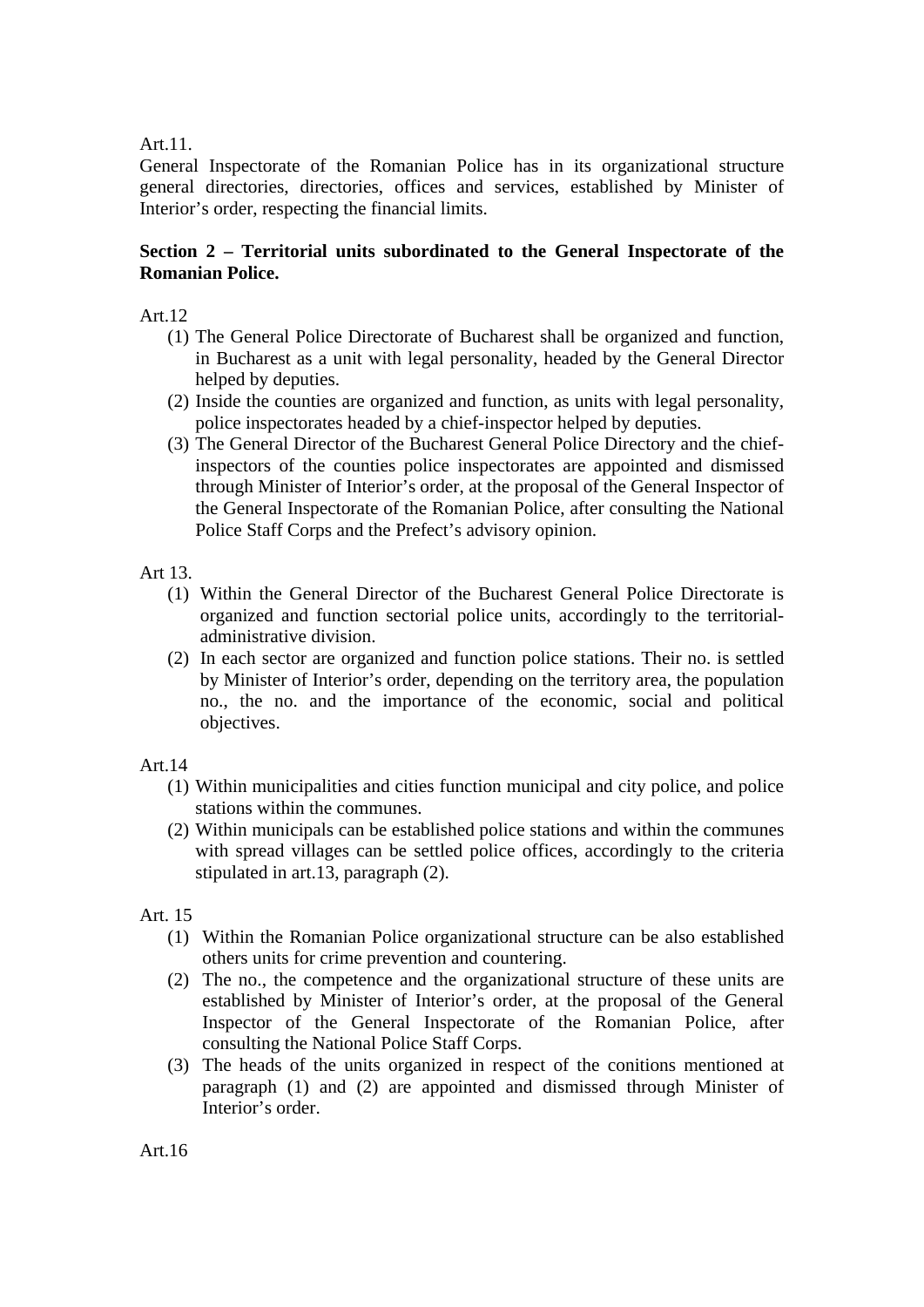- (1) The attributions and the organizational structure of the General Police Inspectorate, the General Police Directorate of Bucharest and County Police Inspectorates are established by organizational and functioning regulations.
- (2) The organization and functioning regulations for the General Police Inspectorate are approved by the Ministry of Interior, and those of the territorial units, by the General Police Inspectorate.

### **Section 3 - Territorial authority of public order**

### Art. 17

- (1) At the level of Bucharest and of each county shall be organized and function the territorial authority of public order, organism having a consultative purpose, whose activity is in the community interest.
- (2) The territorial authority of public order is established by the director of the General Police Directorate of Bucharest or by the head of County Police Inspectorate, a representative of the Police National Corps, sub-prefect, 6 counselors designated by the General Council of Bucharest and by the county Council, respectively, the head of the Public Guardians Body of Bucharest or of the county, 3 representatives of the community, designated by the general mayor of Bucharest, respectively by the president of the County Council.
- (3) The nominal designation of the territorial authority of public order is validated by the General Council of Bucharest or by the county council for a period of 4 years.
- (4) The territorial authority of public order is coordinated by a president elected with majority of votes from the counselors in the general Council of Bucharest or from the county councils for a period of 4 years.

### Art. 18

The territorial authority of public order has the following attributions:

- a) contributes to the drawing up of the activity plan and the establishing of objectives and minimal performance indicators, with the purpose of protecting community interests and the insurance of public safety climate;
- b) informs and suggests measures in order to remove the deficiencies of police activities;
- c) makes proposals in order to solve the addressed intimations by the police, referring to the infringement of human fundamental rights and liberties, according to the present law;
- d) organizes assistance activities with the members of the local community and with non-governmental organizations regarding the priorities of person safety and public order;
- e) on each trimester, it presents notes in the meetings of the General Council of Bucharest or of the county council, after case, about the level of ensuring security and civic safety of community;
- f) annually, it elaborates a report on the efficiency of police units activity, which is given publicity.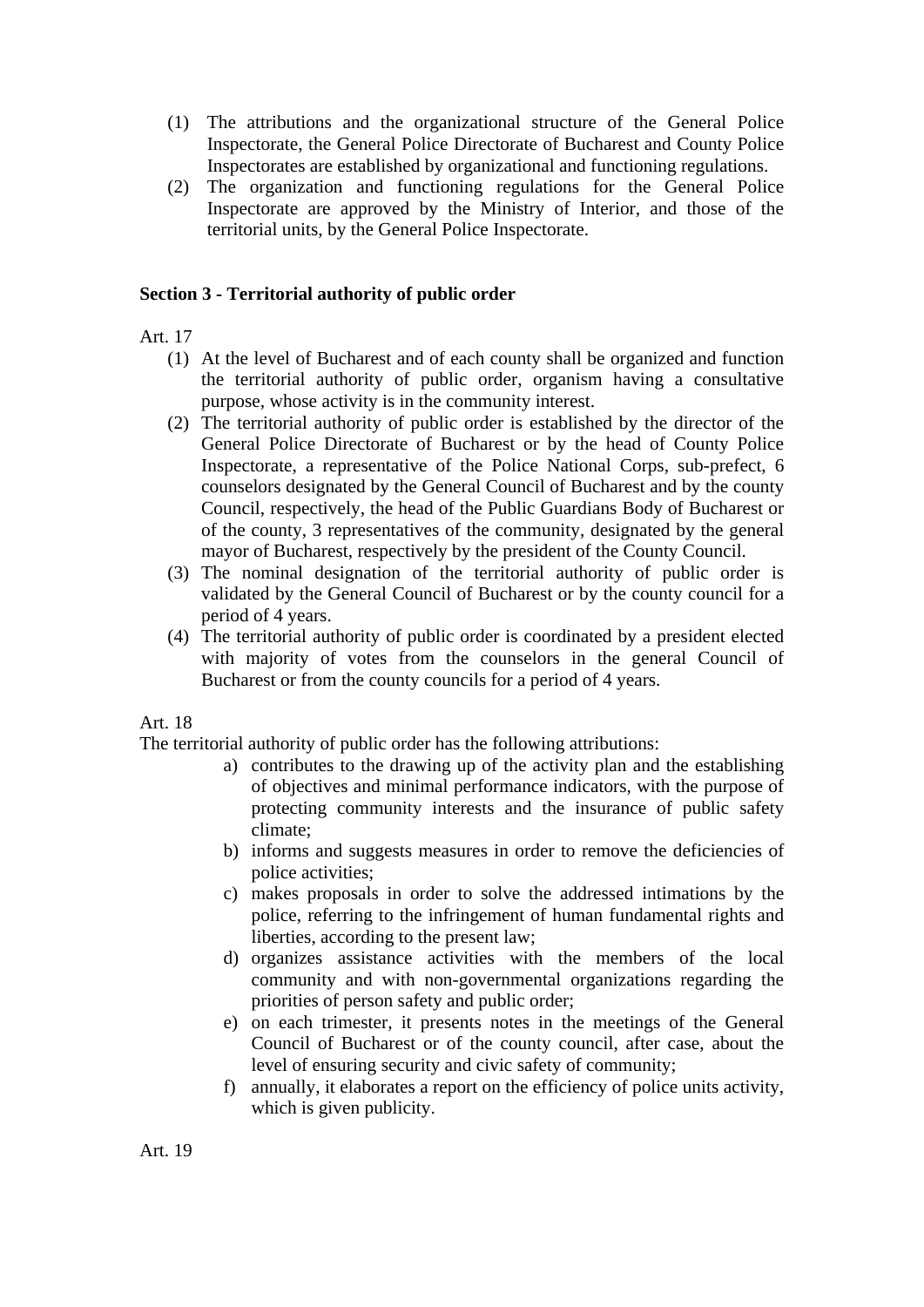- (1) The territorial authority of public order meets in ordinary or extraordinary meetings, on each trimester or any time it is required.
- (2) At the meetings of the territorial authority of public order has the right to participate, having the statute of guest, the prefect of Bucharest, of the county respectively, the general mayor of Bucharest, respectively the president of the county council, the heads of decentralized public services belonging to ministries or to other authorities of central public administration of specialty. The meetings of territorial authority of public order may also be public..
- (3) Exercising its attributions, the territorial authority of public order, shall issue decisions having the character of recommendation
- (4) The territorial authority of public order has no competence for the operative problems of police.

The necessary expenses for the activity of the territorial authority of public order are supplied by the budget of Bucharest or by that of the county, respectively.

## Art.21

The regulations of organization and functioning of the territorial authority of public order are approved by Government decision, at the suggestion of Ministry of Interior and Ministry of Public Administration, during 60 days from entering into force of the present law.

## **Section 4 - The connections between the police and local public administration authorities.**

Art. 22

- (1) At territorial level, the police units cooperate with the prefects, the local public administration authorities, judicial authorities, decentralized public services of ministries and of other central organs and with representatives as well as of the community.
- (2) In order to create new units, sections, offices or police stations, the following institutions shall be consulted: the General council of Bucharest, county councils or the local counties of municipality, cities or commune, after case, which will put at disposal the necessary spaces for their functioning.

- (1) The head of General Police Directorate of Bucharest, the chiefs of county Police Inspectorates, of municipal and city police stations and of communal police stations present annual reports to the territorial authorities of public order, to the General Council of Bucharest, to the county councils, municipal, city or communal councils, after case, referring to the measures taken for the fulfillment of their specific attributions.
- (2) The chiefs of the units stipulated in paragraph (1) inform, on each trimester or any time it is required, the prefects, the general mayor of Bucharest, the presidents of county councils, the sectors mayors of Bucharest, of municipals, cities and communes, after case, about the evolution of anti-social phenomenon and the way the attributions on local plan have been fulfilled.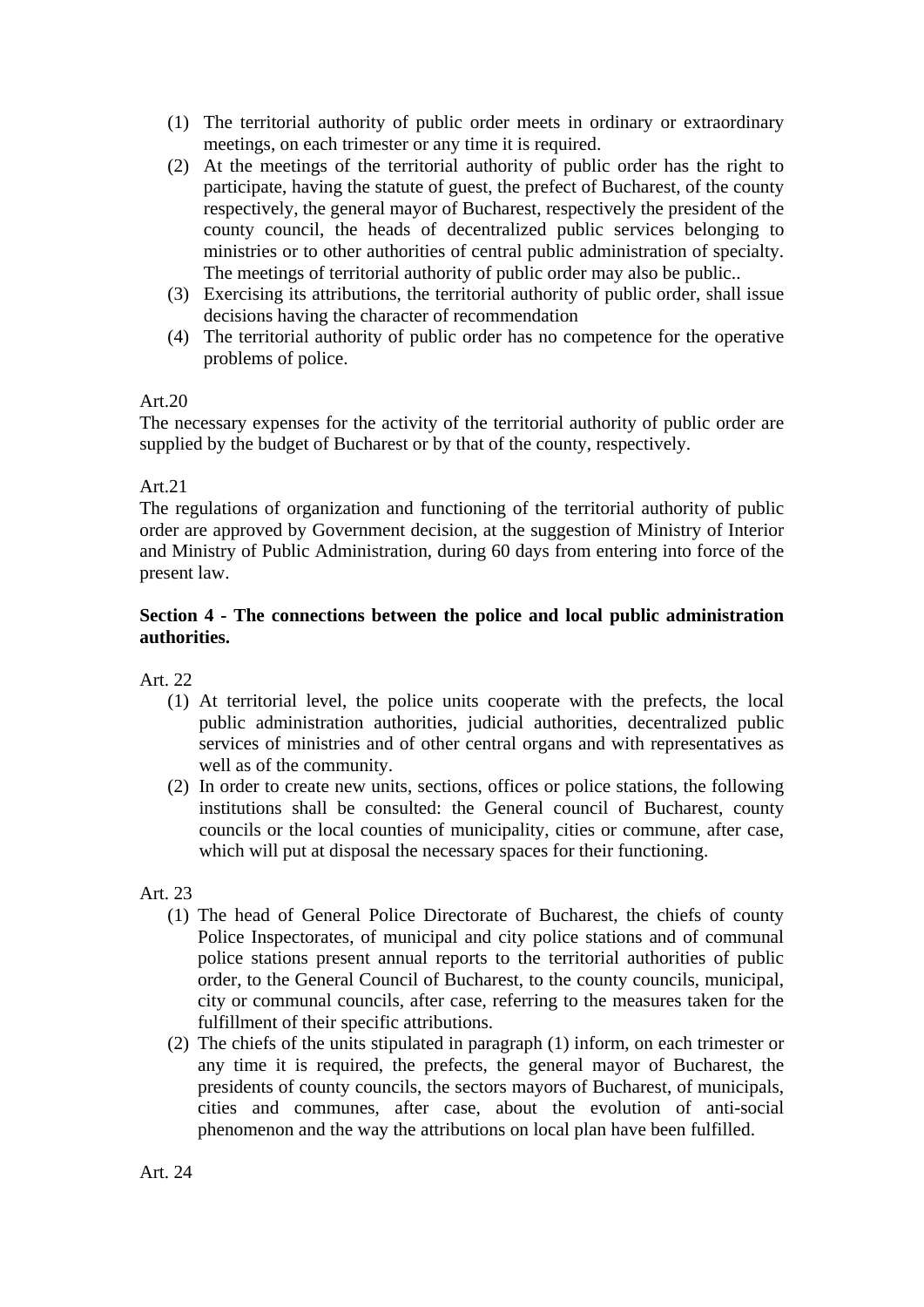The territorial police units cooperate with the local councils and, by case, with the mayors, for the fulfillment of their written decisions and disposals, issued in the limits of their competence regarding the public order.

#### Art.25

- (1) In cases of justified special events, protocols can be concluded between the authorities of public local administration and police units, by mutual agreement, for the efficient fulfillment of police attributions.
- (2) If police does not fulfill the responsibilities based on the concluded agreement, the public administration can address to the superior police structure.

## **Chapter 3 - The Romanian Police attributions**

### Art.26

(1) The Romanian Police has the following main attributions:

1. defends the life, the corporal integrity and liberty of persons, the private and public property, the other rights and legitimate interests of citizens and community;

2. applies measures of maintaining public order and safety observance, citizen safety, prevention and combating the criminal phenomenon and of counteracting the activities and elements which make an attempt on the life, liberty, health and persons integrity, of private and public property, and also on other legitimate interests of community;

3. supports the gendarmerie units with information for ensuring or re-establishing the public order and safety in case of meetings or cultural-sports manifestations and others of the same kind;

4. ensures, directly or in cooperation with other institutions authorized by law, the performance of technical controls and pyrotechnical interventions for prevention, detection and neutralization of explosive materials placed on the purpose of disturb public order, harming corporal integrity, persons health or causing damages to the public or private property;

5. authorizes and controls, under the conditions law, the creation of private detective , guard, surveillance and body guard companies;

6. gathers information in order to acknowledge, prevent and counter the crimes, as well as other illicit activities:

7. performs activities of prevention and combating corruption, economic-financial and transborder criminality, crimes in the field of informatics and organized crime;

8. performs, according to its competence, activities in order to ascertain the criminal deeds and undertakes research related to these;

9. ensures the security and functioning, under law, of detaining places and of preventive custody organized within the police units;

10. ascertains contraventions and applies contraventional sanctions, according to the law;

11. ensures the witness protection, of the informer and the victim, according to the law;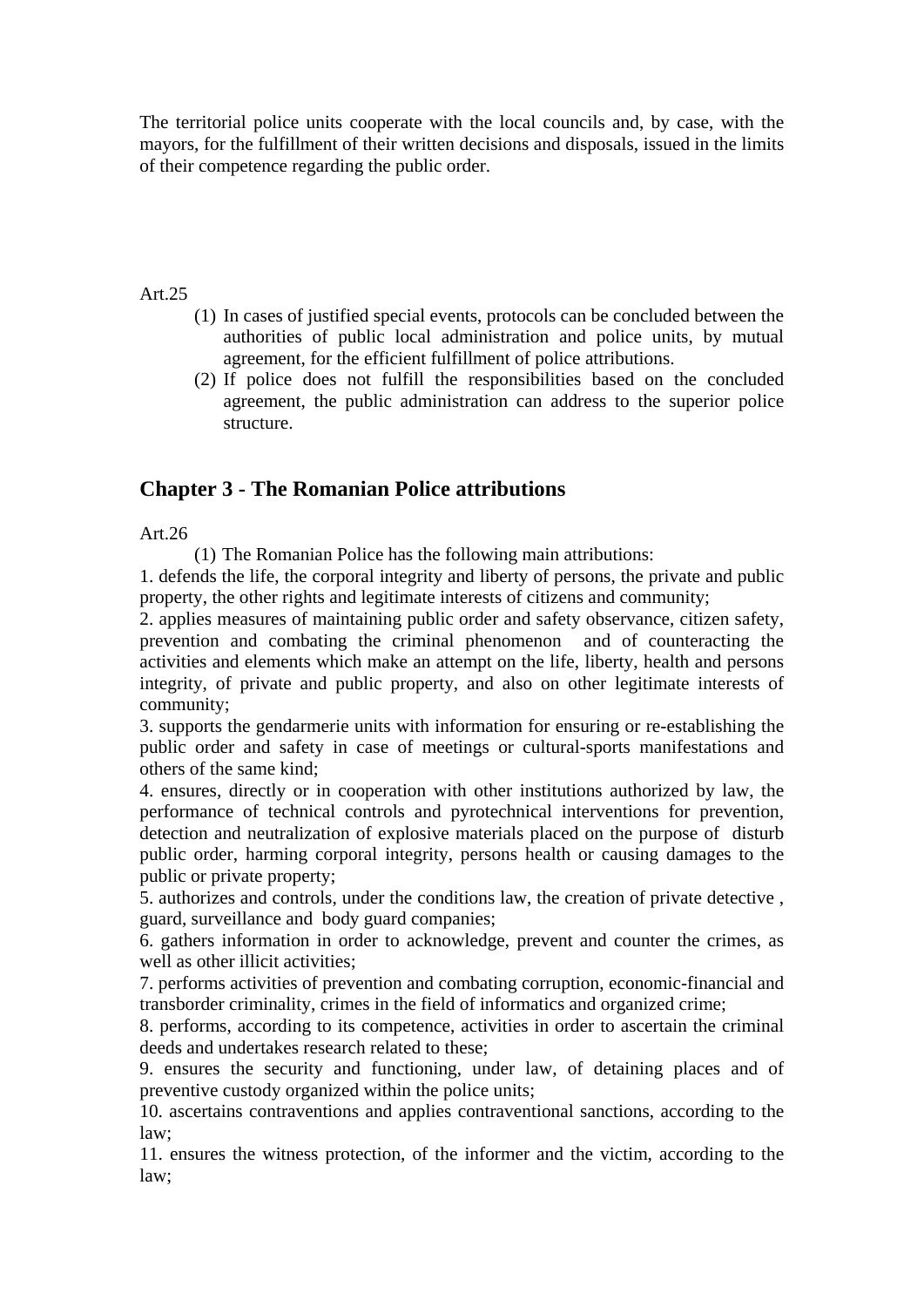12. ensures, according to the law, the protection of the magistrates and their families, if their life, corporal integrity or property are subject to threatening;

13. performs activities for tracking persons who avoid penal prosecution, the carrying out of punishments or other court decisions, as well as missing persons;

14. performs activities for preventing and countering illegal migration;

15. uses technical-scientific methods and means for examining the places of crimes and the examination of evidences or material evidence means, by carrying out, in own laboratories and by accredited specialists, criminal expertise and technical-scientific findings, under law provisions;

16. undertakes controls, according to the law, on the detaining, carrying and use of arms and ammunition, explosive materials, the way of performing the activities with arms, ammunition and explosive materials, and also on the functionality of arms repairing shops and on the shooting stands;

17. controls the observance of the regime of radioactive and nuclear materials, toxic substances and narcotics, and also of other objects and materials subjected to authorization, according to the law;

18. surveys and controls the traffic on public roads, apart from the cases excepted by law, and cooperates with other public authorities, institutions, associations and nongovernmental organizations in order to improve the traffic organization and systematization, to ensure the technical condition of vehicles, to perfect the drivers training and to take measures for road education of traffic participants;

19. performs specific police activities in the field of railway, naval and airway transportation;

20. controls the legality of domicile or residence settlement of Romanian or foreign citizens on Romanian territory, in terms of law;

21. keeps the nominal evidence of Romanian citizens with military obligations in the rural area;

22. organizes, in terms of law, the criminal records for keeping the evidence of convicted persons or persons against whom other measures with penal character were taken and which constitutes the data basis necessary for accomplishing the operative tasks specific to police activity;

23. carries out studies and researches regarding the dynamic of criminality in Romania and proposes prevention measures for this;

24. supports, according to the law, the authorities of the central and local public administration for the development of their activity;

25. participates, under law provisions, together with other units of the Ministry of Interior, in cooperation with troops of the Ministry of National Defense, civil protection units and other structures stipulated by law, to the saving and evacuation activities of persons and goods jeopardized by fires, explosions, damages, accidents, diseases, natural calamities and catastrophes, as well as actions of limitation and removing the consequences caused by such events;

26. cooperates with the educational institutions and with non-governmental organisations for the anti-criminal training of the population;

27. cooperates with profile structures from other states and from the level of some international institutions for prevention and combating the transborder criminality;

28. participates to the formation of international police forces, for training missions, assistance and police cooperation or for humanitarian actions

29. carries on any other prerogatives stipulated by law.

(2) for carrying on its own prerogatives, the Romanian Police creates its own data base, according to the law.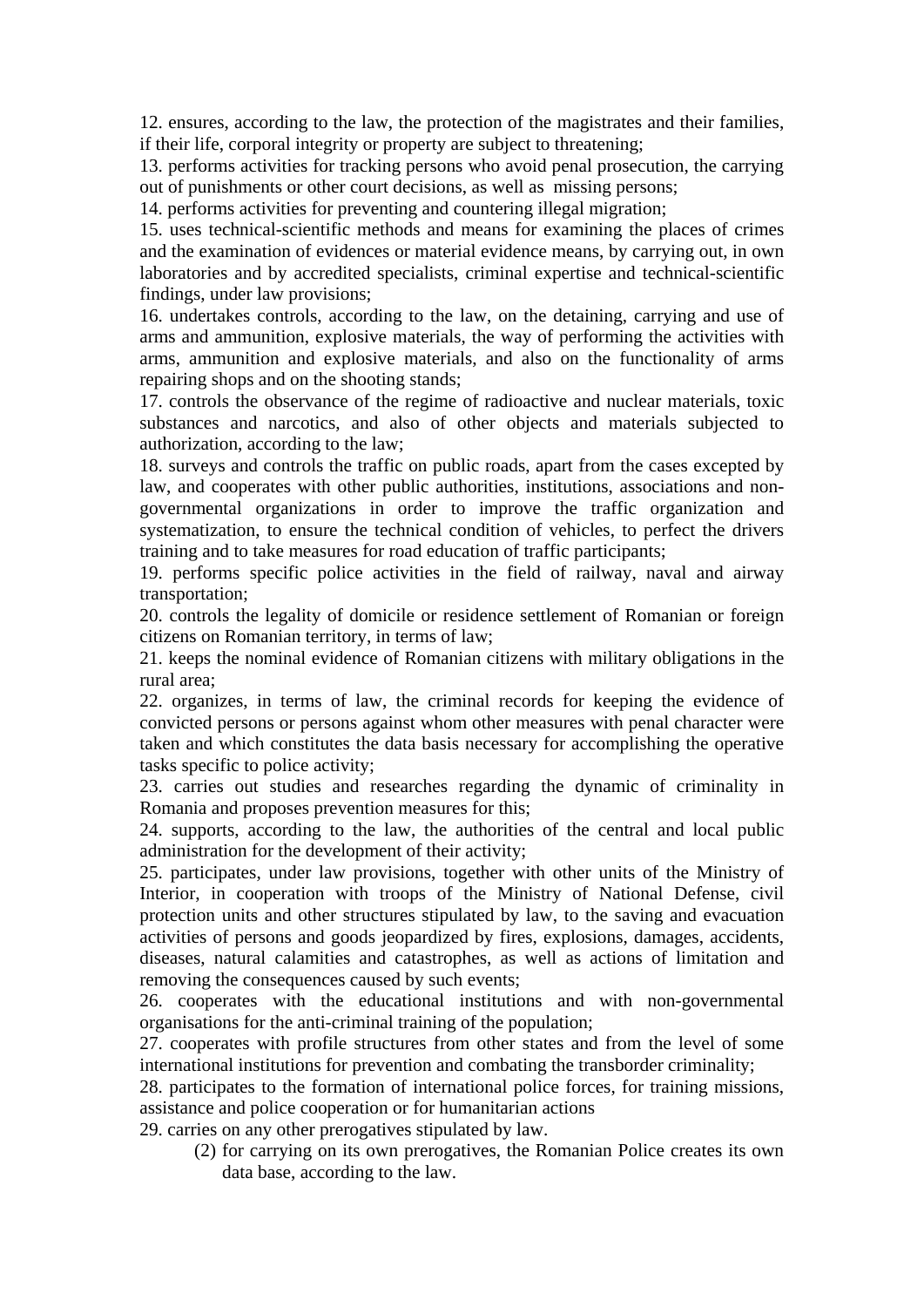- (1) The Ministry of Administration and Interior appoints police staff who possess the position of criminal investigation bodies of judicial police;
- (2) It is compulsory that the prosecution investigation shall be carried out by the prosecutor in case of crimes committed by police servants within criminal investigation bodies of judicial police
- (3) The crimes committed by police servants within criminal investigation bodies of judicial police are judged in first instance by:
	- a) Tribunal, in case of police servants foreseen under art. 14, par(2), point II Law no. 360/2002 regarding the statute of police servants
	- b) Court of Appeal, in case of police servants foreseen under art. 14, par(2), point I, letter e)- j) Law no. 360/2002 regarding the statute of police servants
	- c) Supreme Court of Justice, in case of police servants foreseen under art. 14, par(2), point I, letter a)- d) Law no. 360/2002 regarding the statute of police servants

### Art. 28

- (1) In carrying out the specific activities, the police officer has the territorial competence corresponding to the police unit he belongs to.
- (2) In case of continuing a specific measure or activity the police officer can operate within the territorial competence of other police units, informing the competent authorities about this.
- (3) In case of detaching a police officer on the territorial competence of another police unit or of an ordered mission, he will have the territorial competence established for that unit. The police officer appointed in the Romanian General Police Inspectorate has the general territorial competence.
- (4) The police officer is indebted to intervene also after the working hours, the work tasks and the territorial competence of the unit he belongs to, if he finds out the existence of a flagrant crime, as well as in order to conserve the evidence in case of other crimes to be inquired by competent authorities.

## **Chapter 4 - The Personnel of the Romanian Police**

Art. 29

- (1) The personnel of the Romanian Police consist in police officers, other public office workers and contractual personnel.
- (2) The specific rights and obligations of the police officer are settled by statute.

### Art. 30

The contractual personnel is under the regulations of the work legislation, as far as the present law does not prescribe something else.

## **Chapter 5 - Rights and obligations**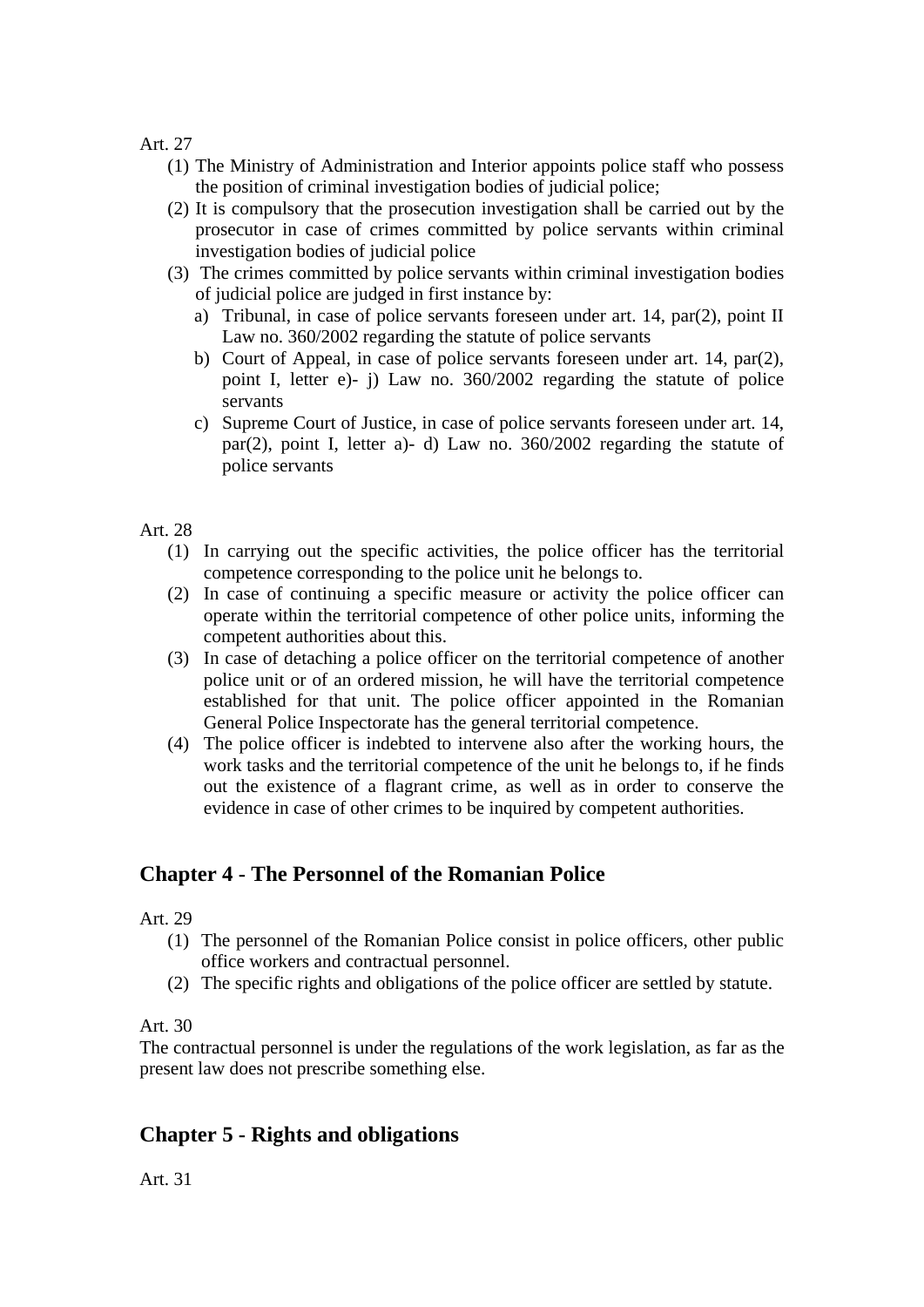(1) In achieving the tasks that were appointed to him according to the law, the police officer is designated to exercise the public authority and has the following main rights and obligations:

a) to legitimate and establish the identity of the persons who infringe legal provisions or in connection with which are clues of them preparing or having committed an illegal deed;

b) to accompany to the police headquarters those persons who jeopardize by their actions, the public order or other social values, as well as the persons suspected of having committed illegal deeds, whose identity could not be established in terms of law; in cases of not respecting the provisions given by the police officer, he has the right to use force; verifying the situation of these categories of persons and taking the legal measures, by case, will be achieved up to 24 hours, as an administrative measure;

c) to invite at the police headquarters, by written invitation of the purpose and reason of the invitation, those persons whose presence is necessary for achieving the police tasks;

d) to bring into execution the warrants for bringing in front of the authorities, for arrest or for executing of punishments, in terms of law;

e) to enter into apartments, economic units, public or private institutions, social-politic organizations, indifferent of the holder or owner, as well as on board of any Romanian means of transport, respecting the legal provisions, in case of the committing of a crime or in case of pursuing of some criminals or a terrorist action;

f) to make controls, by respecting the legal stipulations, on persons and luggage, as well as on vehicles in traffic, if strong clues regarding the committing of some crimes or possible terrorist actions exist;

g) to make controls and raids when strong clues regarding the committing of crimes or regarding the hiding of some criminals, of goods resulted from crimes or possible terrorist actions exist;

h) to carry upon him the necessary arms and ammunitions, weather he is wearing his uniform or his civil clothes, and to use, for accomplishing his missions, the autovehicles of the institution, with or without the distinctive marks of the police;

I) to use any means of transport and communications, with no regard to the owner or holder, legal or natural person, but those belonging to diplomatic body, for taking urgent legal measures which cannot be delayed and cannot be accomplished otherwise; expenses will be subsequently paid, at the owner's request, and will be sustained by the police unit's budgets or, by case, by the persons who provoked the intervention, no later then 15 days;

j) to use for free the transportation means during his missions and the personnel of the police for transportation can use for free the railway and naval transportation means; the use of the transportation means is done based on the working permit;

k) to ask for the citizens support in case of pursuing, immobilization and accompanying to the police units of the person who committed penal deeds;

(2) For exercising the rights conferred through the present law, the police staff have the obligation to respect exactly the human fundamental rights and freedoms, stipulated by the law and by European Convention on the Human Rights.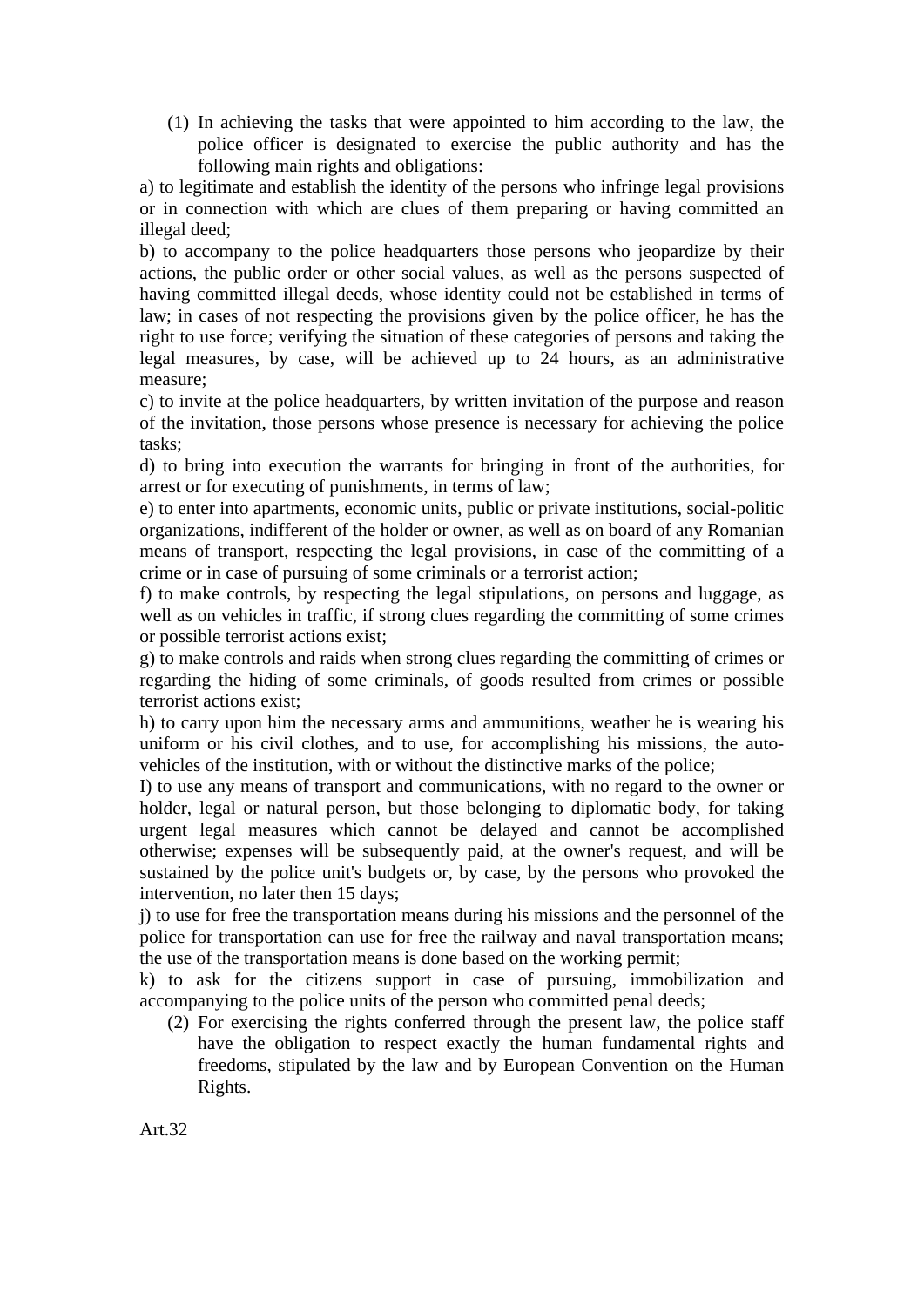- (1) In order to counter the crimes committed under organized crime or in the interest of criminal pursuit, the Police may use the method of surveyed delivery.
- (2) Surveyed delivery is the method used by all legal entitled institutions or organizations with the authorization and under control of the prosecutor. It consists in allowing the drugs or precursors, as well as the goods that represent the object of crimes or whose possession and marketing is forbidden, to transit the country in order to reveal the crime activities and to identify the persons involved.
- Art. 33
	- (1) For preventing and countering corruption, trans-border crime, trafficking in human beings, terrorism, drug trafficking, money laundering, informatics crimes and organized crime, at the proposal of the General Inspector of the General Inspectorate of Police, with the approval of the Minister of Interior and with the authorization of the prosecutor designated by the general prosecutor of the Prosecutor's Office of the Appeal Court, the Romanian Police may use informers and undercover police officers for gathering information under the conditions foreseen under the Penal Code. In exceptional situations, informers may be used if there are serious indications to believe that one of the crimes mentioned above has been committed or one is prepared to be committed, which cannot be tracked or whose perpetrators cannot be identified by other means .
	- (2) Information sources, methods and means of gathering information are confidential and cannot be revealed in any circumstances. The cases in which the position tasks, the Justice's needs or the law demands their revealing are considered exceptions. In these situations, the reveling will be done, by case, with ensuring the necessary protection.
	- (3) By gathering, checking, and valuing data and information, the police officers must not harm or illegally restrain, by any means, the rights and fundamental liberties of the citizens, their private life, honor or reputation.
	- (4) The Ministry of Interior ensures the protection and professional enforcement of police officers who, working undercover, were revealed in circumstances which exclude their guilt.
	- (5) Organizing and functioning of gathering information activity for the special activity of police is established through an order of the Minister of Interior.
	- (6) Minister of Interior presents, annually or as often as needed, to the Supreme Council for National Defense and to specialized commissions of Romanian Parliament, reports regarding the activity of gathering information as well as the funds used for achieving this purpose.
	- (7) Gathering, storing and using the data concerning the persons whom are in the police attention is done accordingly to the law and to the international principles regarding data protection.

(1) For discouraging, stopping and neutralizing the aggressive actions of persons disturbing public order and safety, actions that could not be removed or annihilated by the use of other means, the police officers can use protection shields, helmets, rubber sticks, sticks with electrostatic energy, items with tear irritant and paralyzing substances, water jets, rubber bullet guns and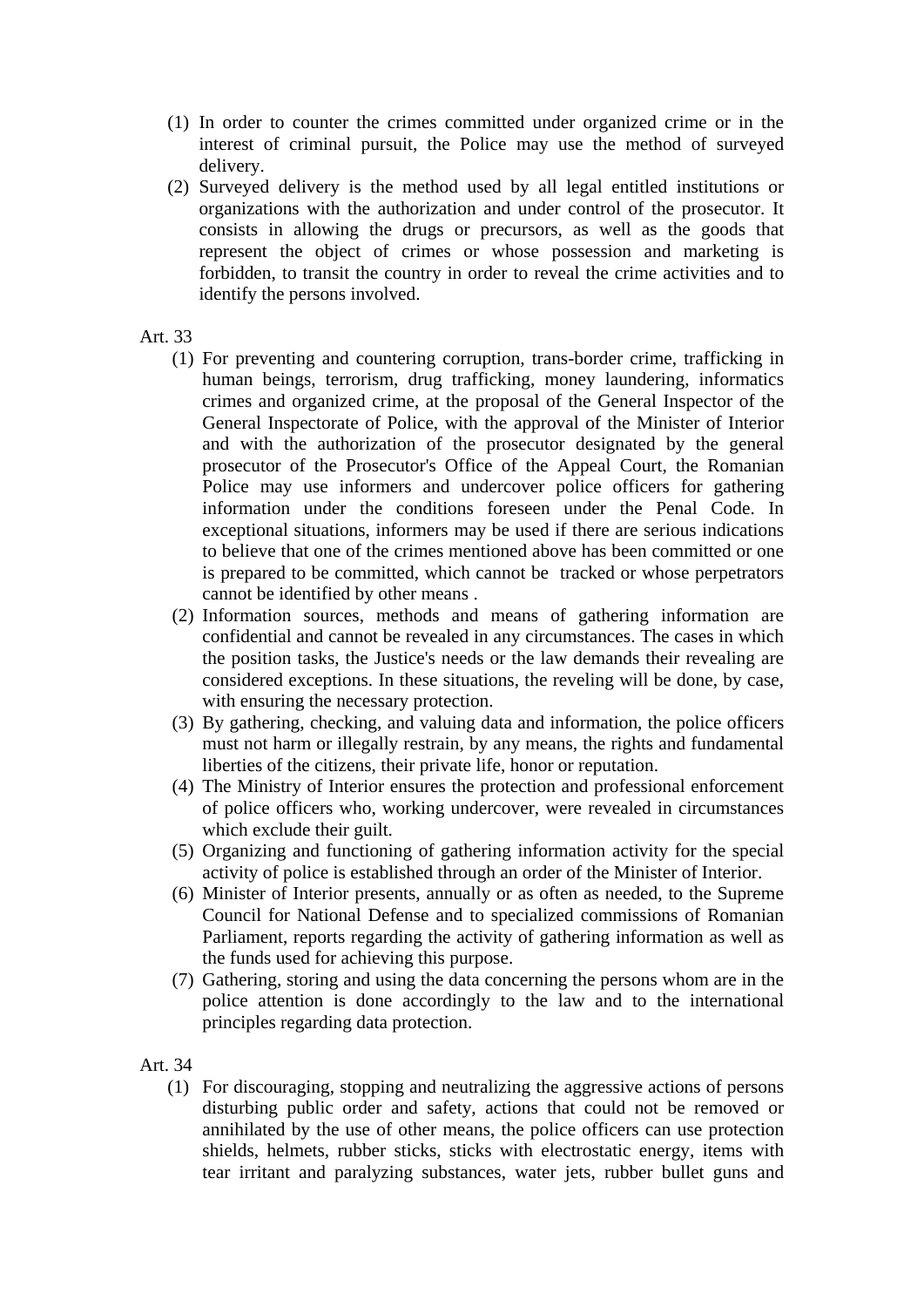handcuffs, trained dogs as well as other immobilization means which do not put in danger the life or do not produce a serious body harm.

(2) The means stipulated in paragraph 1 can be used against persons who:

a)perform actions that put in danger the corporal integrity, health or other persons goods;

b)block, besides the law provisions, the public ways of circulation, try to enter, enter having no right or refused to leave the public authorities residence, of politic parties, of institutions and organizations of public or private interest, jeopardize in any way their integrity or security or of personnel or they disturb the normal unfolding activity;

c) offends the persons holding the position which implies the public authorities carrying on;

d) they oppose and do not obey, by any means, to the fulfillment of police officers legal requests, only if there is a legitimate fear that by their actions can put in danger the corporal integrity or the police officers life.

- (3) The use of means stipulated in paragraph 1 against participants in aggressive actions will be made gradually, after previous warning on the use of such means and giving the necessary time in order to cease the actions and to adjust to the legal request of the police officer; the extreme cases are considered exception. Any action performed in public and in extreme cases is done by announcing: Police!
- (4) Using the means that are stipulated in paragraph 1 must not exceed the real need for ceasing or neutralizing aggressive actions.

## Art. 35

- (1) If necessary, the police officer may use, in the situations and conditions stipulated by law, the force of fire and side weapons. Fire weapons are used only after summons: Hold on, or I will shoot!
- (2) In cases of legitimate defense, the police officer may use fire guns without summons.
- (3) Using the endowment armament for fulfilling professional attributions, in the conditions and situations stipulated by law removes the penal character of the deed.

## Art. 36

Using the means stipulated in articles 34 and 35 against women with obvious signs of pregnancy, against handicapped persons and children is forbidden, exceptions being made in situations in which they perform armed or group attacks, that put in danger life or corporal integrity or one or many persons.

- (1) Romanian Police may act in force, in the conditions of the law, against those who put in danger life, integrity or health of the persons or order structures, as well as against those who threaten with destroying of some buildings or goods of public or private interest.
- (2) Using the endowment means is done only after the participants are warned and summoned, by sound amplification, over the need of obeying rules and public order. If after they are warned they keep violating the rules and public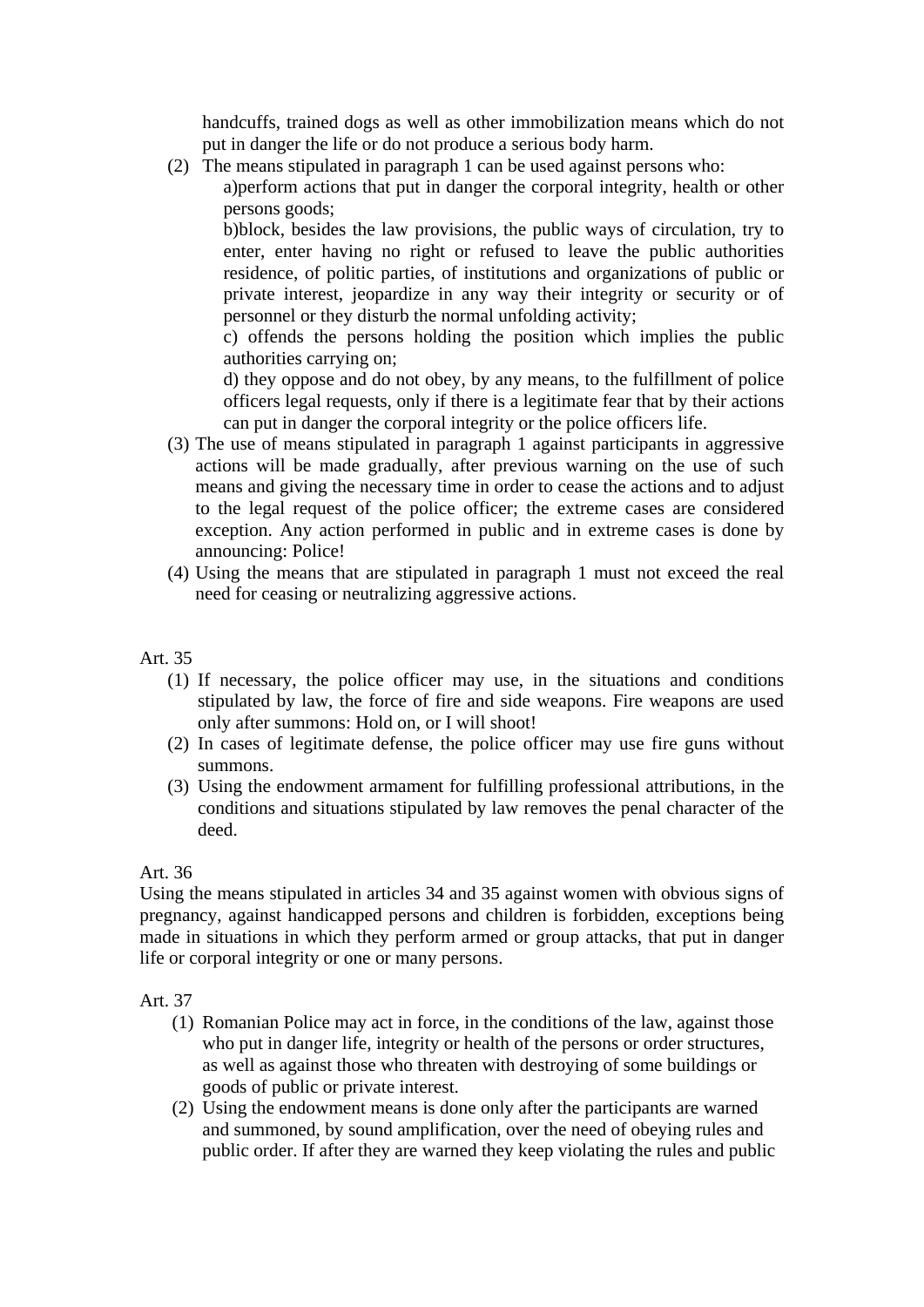order, the police officer designated as head of the order disposition or hierarchical superiors summons the participants by using the syntagm:

- First summons: Attention, please leave ….We will use force! followed by sound and visual signals. If after the period necessary for they're spreading, those summoned do not obey, a last summon is used as follows: Leave…We will use force!
- (3) If in such situations, as well as in those mentioned in article 47 of the law no. 17/1996 on the regime of fire guns and ammunitions, the using of gun is demanded, a last summon is previously used, as follows: Leave…We are using fire guns!
- (4) Using the means of removal and forcing ceases as soon as public order is reestablished.

### Art. 38

Each situation in which fire guns are used is immediately reported to the superiors. The report will be given in writing as soon as possible. If after using the gun, a person's death or serious corporal harm resulted, the deed will be immediately communicated, according to the law, to the competent prosecutor.

Art. 39

The police officer must take the necessary measures for removing the danger that threatens public order or persons safety, in all situations in which he is directly implicated or when he is told about it.

Art. 40

The police officer must take the necessary measures for protecting life, health, and corporal integrity of the persons whose guard is assuring, and especially, to take immediate measures so that medical assistance to be given every time is needed.

Art. 41

- (1) For carrying out his professional duties, the police officer must show, by case, the badge or their identification card in order to make their rank known, exceptions are made in cases in which the result of the intervention or the police officer's subsequent safety might be jeopardized.
- (2) Before acting or performing an intervention that cannot be delayed, the police officer has the obligation to introduce himself, and when the action or the intervention comes to an end, he presents his identification card and to declare the position and the police unit where he works.

Art. 42

- (1) The police officer had the obligation to permanently verify the competence of his actions.
- (2) When performing the investigations, the police officer is obliged to rely on the information or data regarding the performance of some illegal activity.

# **Chapter 6 - Logistic, material and financial providing**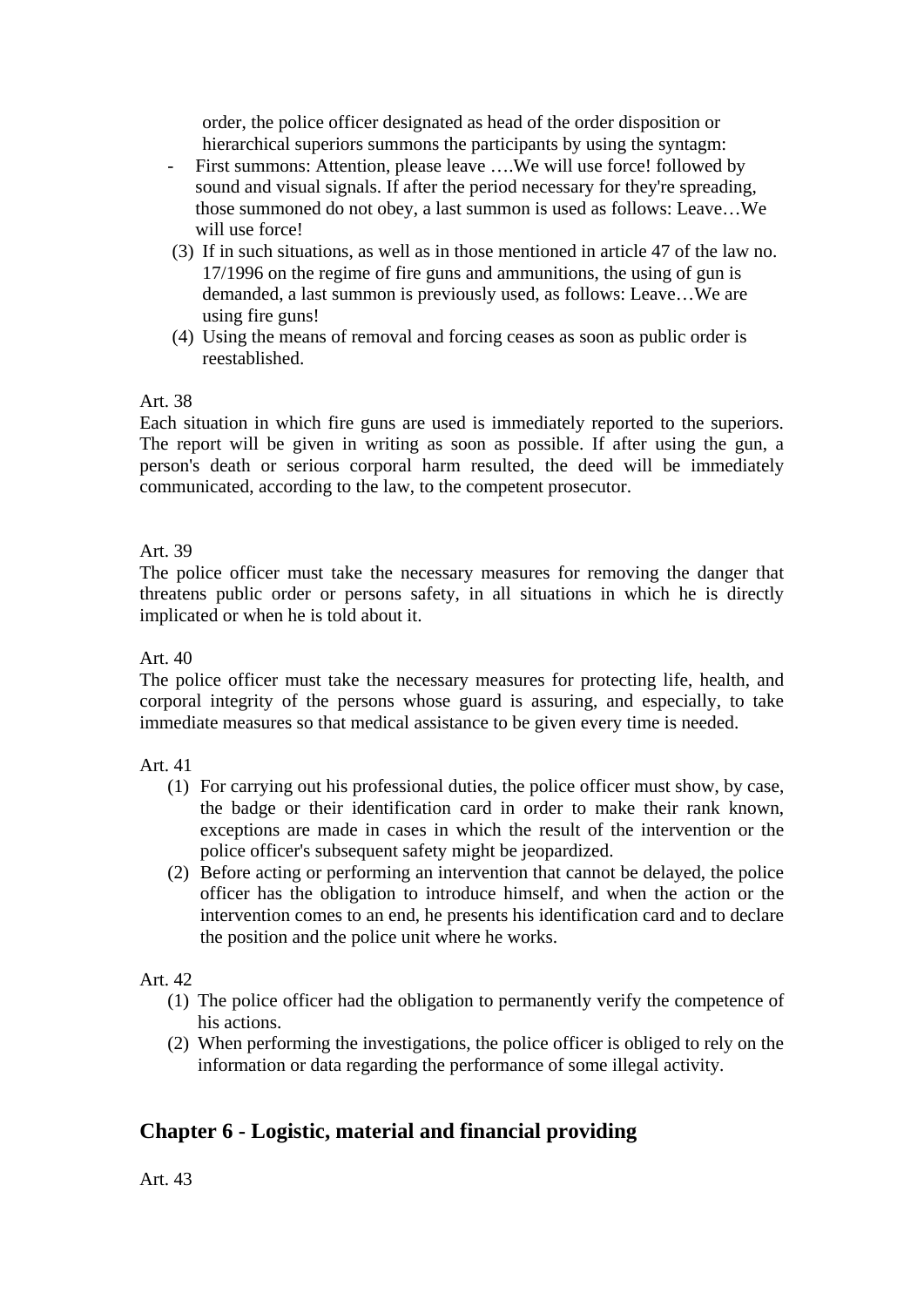- (1) The Romanian Police can hold in use buildings, arms, ammunition, equipment and technical devices, necessary for the fulfillment of the attributions stipulated by law.
- (2) The police units use, according to the law, their own park of transportation means, trained animals and all the other necessary means for the accomplishment of the attributions stipulated by law.
- (3) Near the police units can be organized sportive sections or associations.
- (4) The General Inspectorate of the Romanian Police and the territorial police units can have medical cabinets, which have to ensure the medical assistance provided at the work place, they also could hold for using treatment bases and accommodation units for the own personnel and their families when they are in missions, holidays or, during their medical treatment.

The General Inspectorate of the Romanian Police and the territorial police units use protocol, work, intervention and social houses which can be given to the police staff, to the other public office workers and to the rest of the personnel, as well as to their families.

### Art.45

The Ministry of Interior does the endowment of the Romanian Police from the budget directed to this public institution through the public budget's law and, from other sources created accordingly to the law.

### Art.46

The general Inspector of the General Inspectorate of the Romanian Police is competent to:

- a) approve, according to his competences, the technical-economic documentary for his own works of investment and to follow their execution in due terms;
- b) decide upon the norms regarding the use, maintenance and reparation for the holding special technique;
- c) execute the control of the material and financial means given to the subordinated units;
- d) exercise any other attributions conferred through normative acts, in the fields of material and financial assurance.

## **Chapter 7 – Final disposals.**

Art.47

The Romanian Police cooperates with their counterparts from other states and with international organisms of this type, based on the agreements to which Romania is a party, inclusively through liaison officers.

Art.48

(1) In the interest of public order and collective security, at the request of Romanian President, with the Parliament consent, outside the national territory, Romanian Police forces can participate to the organizing of